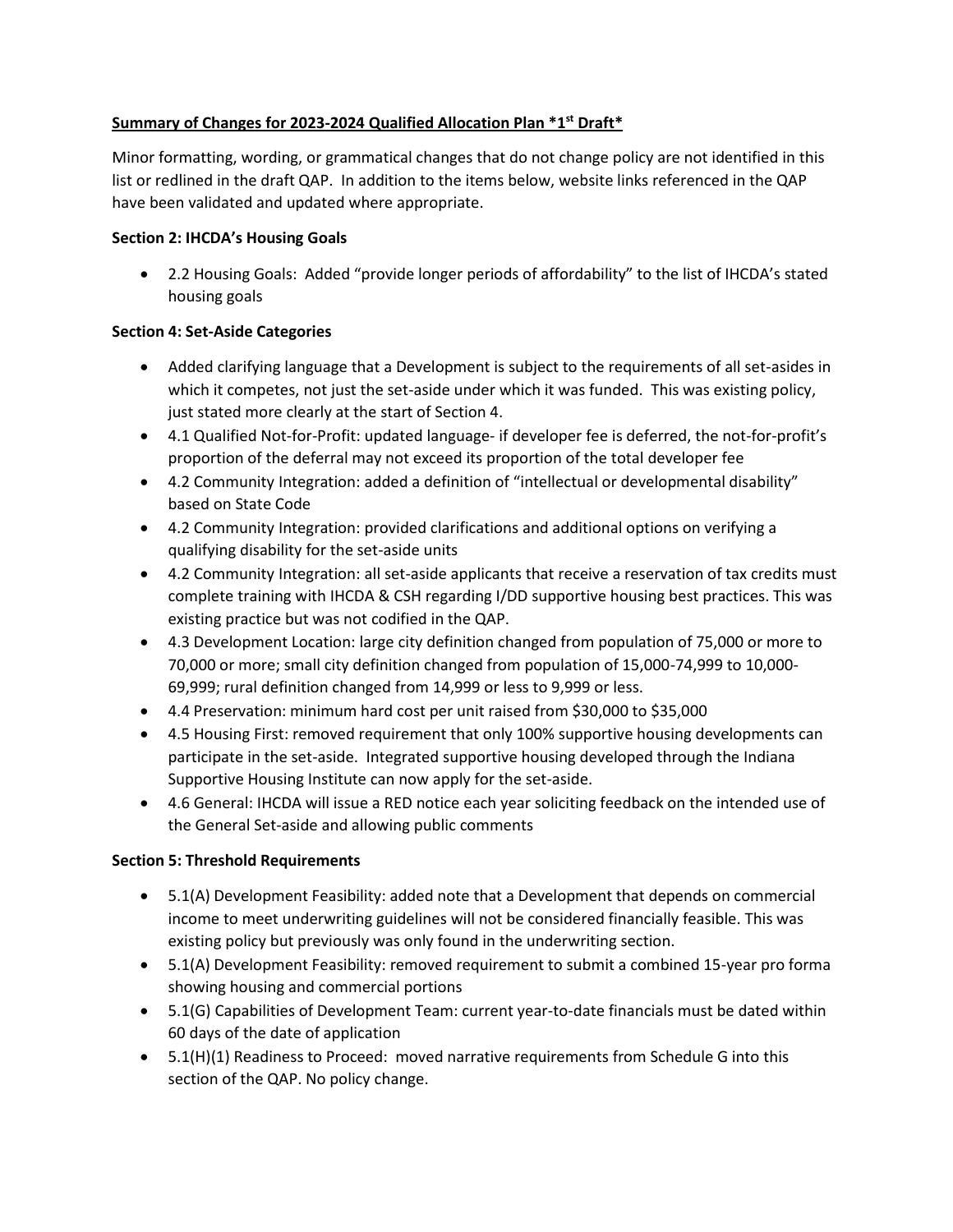- 5.1(H)(3) Development Site Information: clarified that if placement of accessible and adaptable units is not on the floor plans, then that information must be on the site plan.
- 5.1(H)(3) Development Site Information: site plan must include location and size of any proposed commercial areas
- 5.1(H)(4)(b) Demonstrated Ability to Obtain Funding: removed requirement to submit a backup gap plan for IHCDA resources.
- 5.1(H)(4)(c) Demonstrated Ability to Obtain Funding: clarified that an award letter for already awarded funds must identify the source and amount of funds
- 5.1(H)(4)(e) Demonstrated Ability to Obtain Funding: if Development has an existing projectbased rental assistance contract, must submit a copy of the contract
- 5.1(H)(4)(f) Demonstrated Ability to Obtain Funding: if Development will obtain a new contract for project-based rental assistance from an entity other than IHCDA, must submit a conditional commitment letter
- 5.1(K) Phase I Environmental Site Assessment: if the Phase I identifies Recognized Environmental Conditions, a Phase II must be submitted to IHCDA prior to closing, along with a comfort letter from IDEM if applicable.
- 5.1(K) Phase I Environmental Site Assessment: new requirement- Applicant must submit a screenshot from the IDEM Restricted Sites map for each proposed site, demonstrating if the site is subject to any environmental restrictive covenants.
- 5.1(O) Commercial Areas: added note that a Development that depends on commercial income to meet underwriting guidelines will not be considered financially feasible. This was existing policy but previously was only found in the underwriting section.
- 5.1(O) Commercial Areas: site plan must include location and size of any proposed commercial areas
- 5.1(P) Appraisal: changed "qualified appraiser" to "Indiana-licensed appraiser"
- 5.1(Q) Acquisition: clarified acquisition costs must be excluded from basis prior to calculating basis boost
- 5.1(R) Rehabilitation Costs: increased minimum rehab hard costs per unit from \$20,000 to \$25,000 or \$30,000 to \$35,000 for preservation set-aside
- 5.2(C) Vacancy Rate: vacancy rate for projects with Section 8 PBRA or PBV or Section 811 PRA on at least 20% of the units is 4-7%
- 5.2(D) Rental Income Growth: changed from 0-2% per year to 2%
- 5.2(G) Service Reserve: clarified service reserves may only be used for supportive services, not for any other operating costs.
- 5.2(G) Service Reserve: set minimum capitalized service reserve calculation as \$5500 per supportive housing unit
- 5.2(H) Operating Expense Growth: changed from 1-3% per year to 3%
- 5.2(I) Stabilized Debt Coverage Ratio: changed large and small city DCR range from 1.15-1.40 to 1.15-1.45
- 5.2(L) Basis Boost: clarified acquisition costs must be excluded from basis prior to calculating basis boost
- 5.2(L) Basis Boost: changed eligibility from maximizing "Rents Charged" points to receiving at least 16 points under that scoring category. See changes to scoring category below.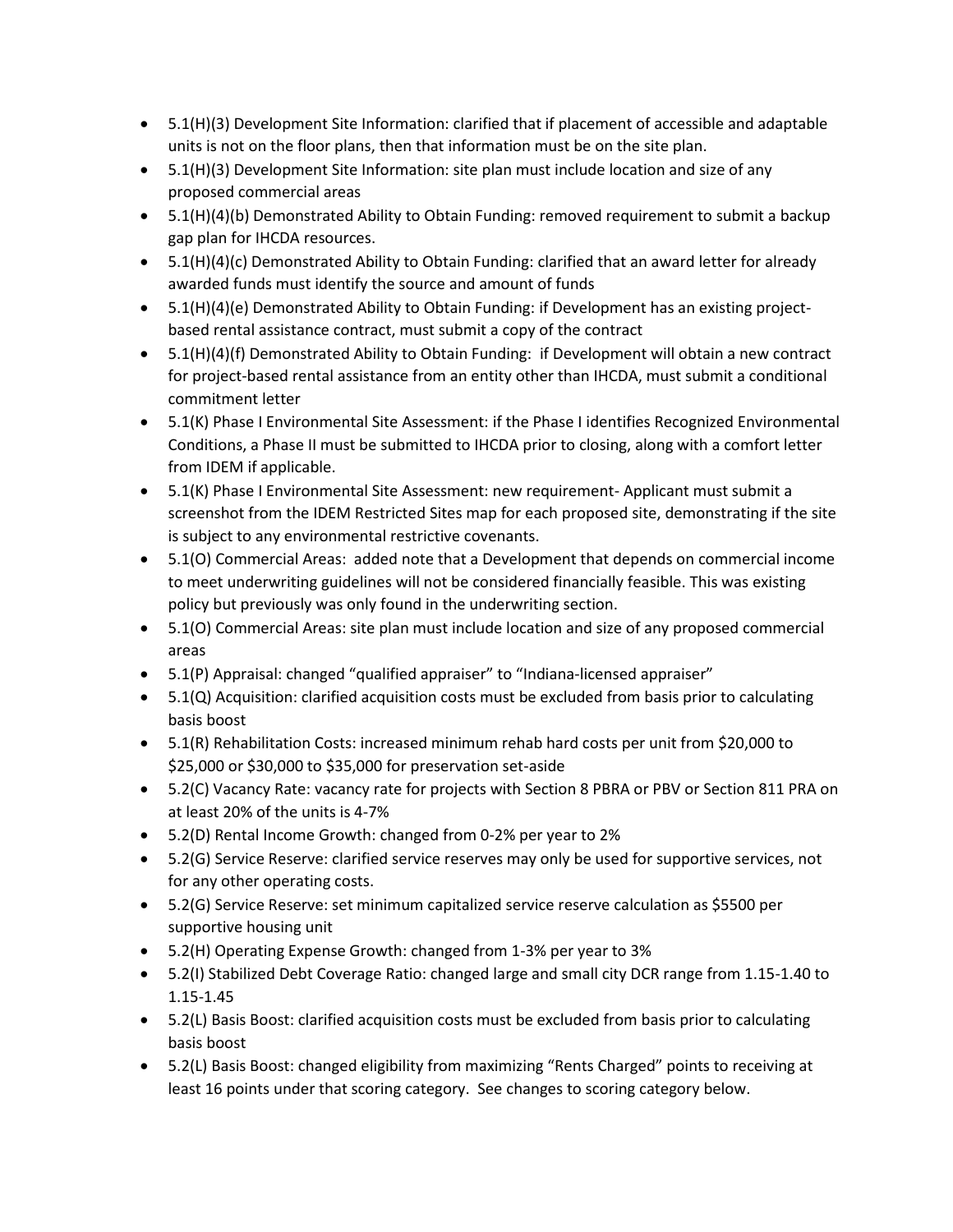- 5.3(I) Davis Bacon: added new requirement that Applicant must certify in Form A whether the development will be subject to Davis Bacon, and if so, the General Contractor must acknowledge in the General Contractor Affidavit that they will comply with labor standards requirements
- 5.4(A)(1) Minimum Equipment Requirements: added requirement for refrigerator in each unit
- 5.4(B)(11) Minimum Design Requirements: clarified treatment of fireplaces in a rehab with existing fireplaces
- 5.4(E) Universal Design: increased threshold from a minimum of four features per column to a minimum of six features per column
- 5.4(F) Smart Use Training: clarified that Smart Use Training must be specific to the equipment in the Development and must include fire safety information
- 5.4(I) Smoke-free Housing: new threshold section. This was formerly a scoring category. Also added that IHCDA will create a template smoke-free lease addendum.
- 5.6 Waiver Requests: added comment that 4%/bond Applicants may not request a waiver to submit the zoning documentation or inducement resolution after submission of the Application. This was previously stated in a RED Notice.
- 5.7 Technical Errors and Corrections: clarified that a resolved technical error still counts against the total number of corrections allowed for purposes of scoring and threshold.
- 5.7 Technical Errors and Corrections: increased waiting period to resubmit a 4%/bond application that fails threshold from 60 days to 90 days

### **Section 6: Scoring Criteria**

- Maximum points increased from 144 to 161
- Minimum score for 4% bond applications increased from 40 to 55
- 6.1(A) Rent Restrictions: added new 20-point option with lower rent targeting
- 6.1(B) Income Restrictions: new scoring category for matching income restrictions to rent restrictions
- 6.1(C) Owner-paid Utilities: New scoring category incentivizing owner-paid utilities
- 6.1(D) Additional Years of Affordability: New scoring category incentivizing the owner to elect a longer extended use period of either 35 or 40 years
- 6.2(A) Development Amenities: clarified a gazebo does not count as an amenity if it serves as the designated smoking area for a property
- 6.2(A) Development Amenities: added pickleball court to Chart 1 Column A.
- 6.2(A) Development Amenities: removed daycare center from Chart 1 Column B. Moved this to resident services chart in Section 6.5(E).
- 6.2(A) Development Amenities: removed onsite recycling service from Chart 1 Column B. Moved this to sustainable development characteristics scoring in Section 6.3(C).
- 6.2(B) Accessible or Adaptable Units: increased percent of units to maximize points for new construction
- 6.2(G) Infill New Construction: clarified language to specify that required documentation must be a letter from the zoning administrator or similar official
- 6.2(J) Federally Assisted Revitalization Award: removed HUD designated Promise Zone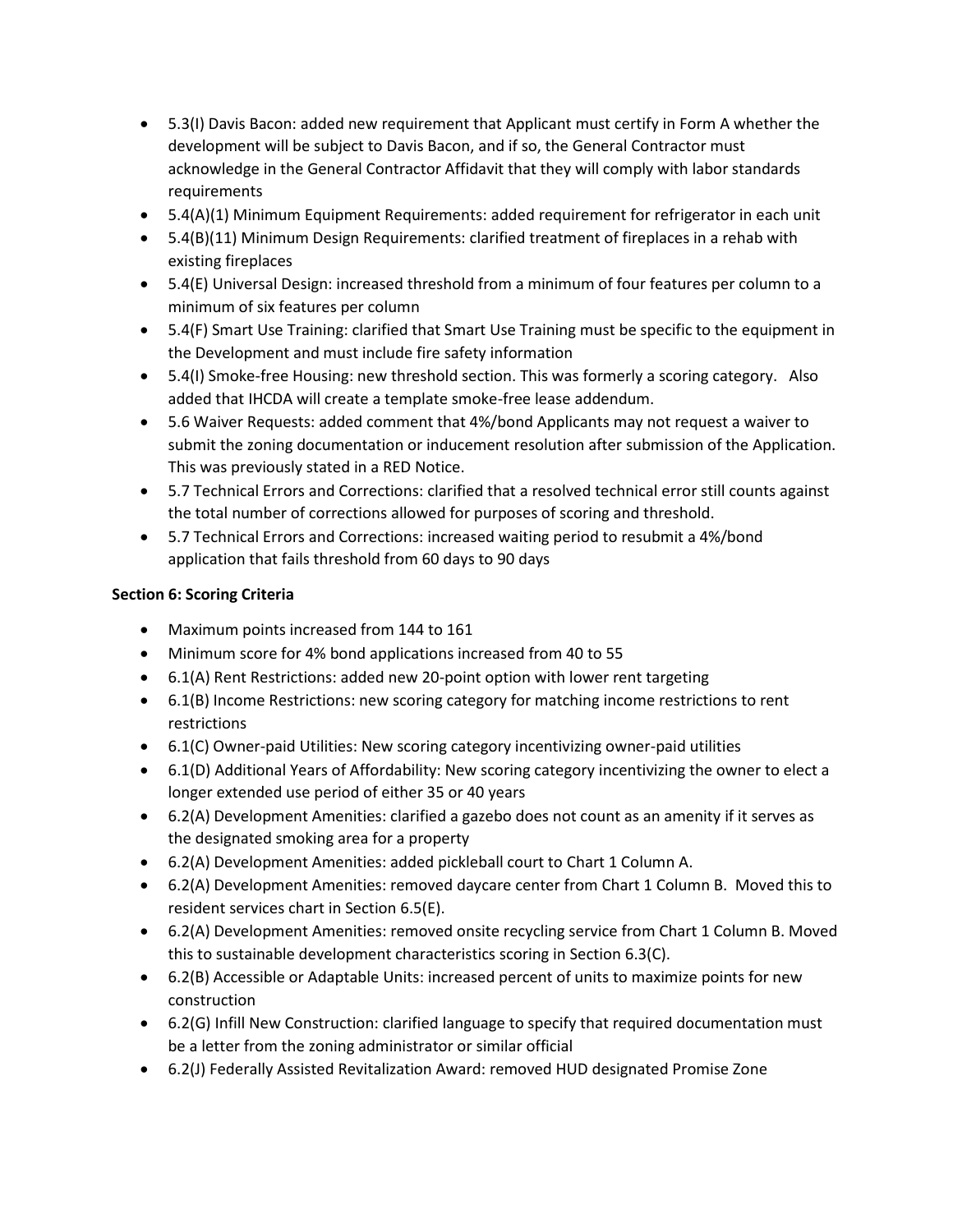- 6.2(J) Federally Assisted Revitalization Award: clarified characteristics required for a "similar federal program" to qualify
- 6.2(K) Offsite Improvement: clarified that development of a hospital, clinic, federally qualified health center, or similar facility qualifies as an offsite improvement
- 6.2(L) Tax Credit Per: increased tax credit per unit scoring category from 2 to 4 points and removed tax credit per bedroom scoring category
- 6.3(D) Onsite Recycling: added one point scoring category. This used to be included in design amenities but moving to sustainable development scoring section instead.
- 6.3(D) Desirable Sites: in Column B of the amenities chart, added "hair salon or barber shop"
- 6.3(D) Desirable Sites: in Column C of the amenities chart, removed "other retail" and added dollar stores- however, dollar stores still will not count as stores with fresh produce
- 6.3(D) Opportunity Index: changed high income and low poverty scoring from county level to census tract level
- 6.3(D) Opportunity Index: added new factor for census tracts with a life expectancy above the state average of 77.4 years
- 6.3(D) Opportunity Index: changed proximity to 25 largest employers in county to 10 largest employers in county due to changes in available data from the source
- 6.3(D) Undesirable Sites: changed "railroads" to "active railroads with frequent traffic (based on the market study)"
- 6.4(A) Leveraging Capital: clarified that predevelopment and acquisition loans do not qualify
- 6.4(A) Leveraging Capital: added requirement that lender letter for below market interest rate loans must disclose the current market rate and the proposed below market interest rate
- 6.4(C) Previous 9% Tax Credit Funding: added 0.25-point range
- 6.4(E) Housing Need Index: for rent burdened category, changed from county to city or town
- 6.4(E) Housing Need Index: for sever housing problem category, changed from county to city or town
- 6.4(E) Housing Need Index: added new category for city or town in which 25% or more of renter households are at or below 30% AMI
- 6.4(E) Housing Need Index: removed category for 30% AMI units. The data source for this category is no longer being updated.
- 6.4(G) Leveraging the READI or HELP Programs: added new scoring category for developments leveraging READI or HELP funding, if such funding enhances the development by reducing the need for IHCDA resources
- 6.5(B) MBE/WBE/Etc.: increased from four to five possible points and increased percentages required to maximize points
- 6.5(C) Unique Features: clarified that points are generally only awarded for unique features that are not already considered as part of another scoring category
- 6.5(E) Resident Services (formerly known as Tenant Investment Plan): increased from six points to eight points.
- 6.5(E) Resident Services: completely updated chart of eligible services by adding new options and categorizing into service categories. To maximize points must have services in at least three categories.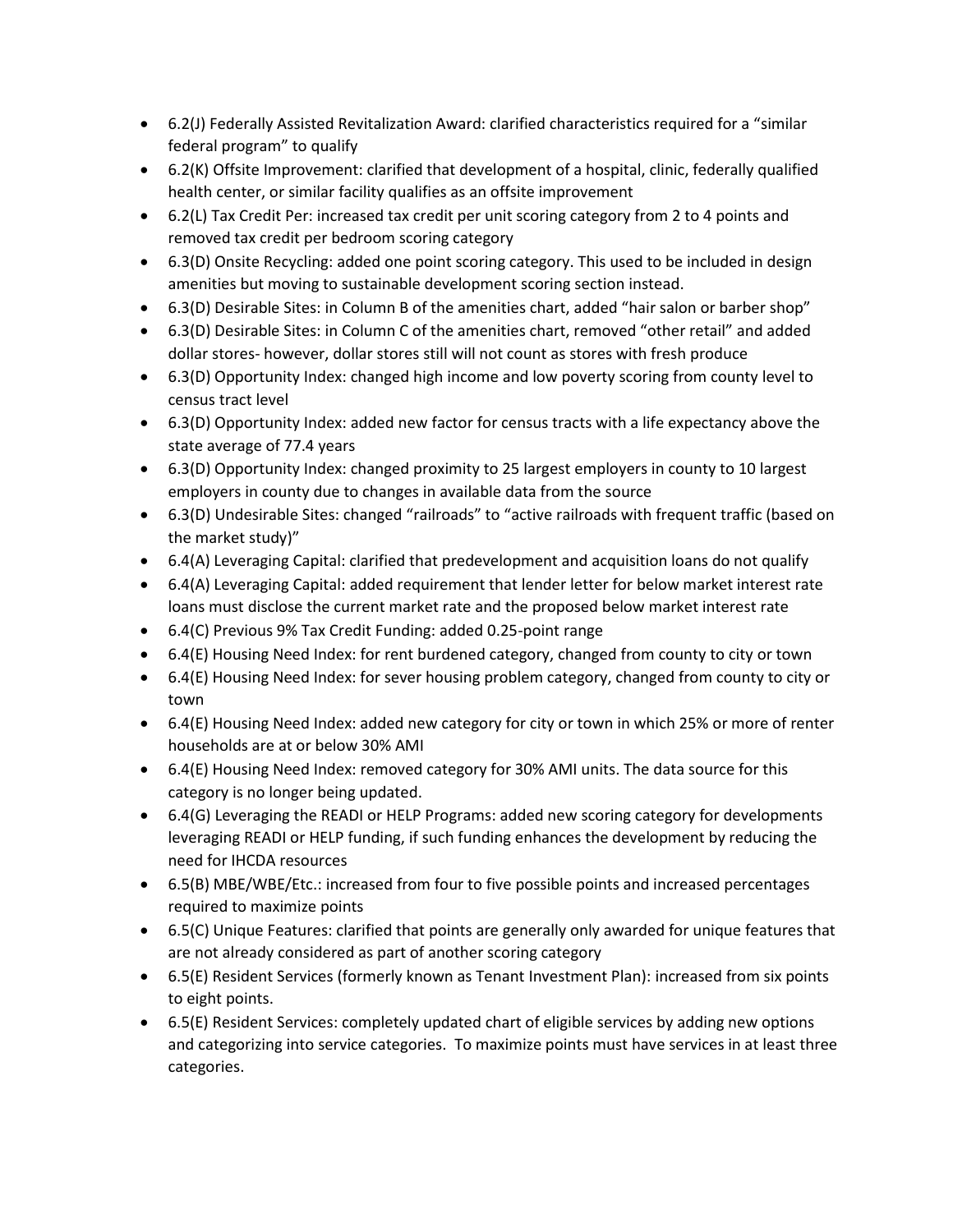- 6.5(E) Resident Services: applicant must submit a narrative describing how services will be funded and include a service line item in the operating budget if services will be paid through project cash flow
- 6.5(E) Resident Services: applicant must commit to tracking resident participation and at least annually surveying tenants on effectiveness of services offered
- 6.5(E) Resident Services: added option for two bonus points if owner or management agent has an active Certified Organization for Resident Engagement and Services (CORES) Certification at the time of application and commits to maintaining the certification
- 6.5(E) Resident Services: added option for two bonus points if the development will have an onsite Resident Service Coordinator dedicated to the property for at least 20 hours a week
- 6.5(F) Integrated Supportive Housing: removed six-point option since those developments are now eligible for the Housing First set-aside
- Removed technical errors scoring category.
- Removed smoke-free housing scoring category. Now threshold requirement
- Removed lack of progress on issuance of Form 8609 penalty category

## **Section 7: Miscellaneous**

- 7.1 Application Dates: updated application due dates
- 7.2(C) Additional Fees: clarified modification fees and re-underwriting fee
- 7.5(B)- added requirements for nonprofit right of first refusal
- 7.8 Issuance of Form 8609: Pre-8609 Physical Inspection Request Form must be submitted within 30 days after placed-in-service date
- 7.8 Issuance of Form 8609: If Phase I Environmental identified Recognized Environmental Conditions, must perform an air quality test prior to lease-up and submit results to IHCDA along with the Pre-8609 Inspection request
- 7.8 Issuance of Form 8609: multiple other clarifications on required forms

# **SCHEDULES**

Schedule B: Transferability of RHTC

• Simplified schedule and clarified when IHCDA must approve an ownership change. Policy now matches compliance manual requirements.

Schedule C: Market Study Requirements

• Removed requirement for discussion of concentration of poverty as determined by review of number of LIHTC units in the market area.

Schedule D1: Private Activity Tax-Exempt Bonds

- A.1.c: minimum score for bond applications increased from 40 to 55
- A.1.e: increased minimum rehab hard costs from \$20,000 per unit to \$25,000 to match changes proposed in body of QAP
- A.1.f: updated policy on bond closing deadline and extensions